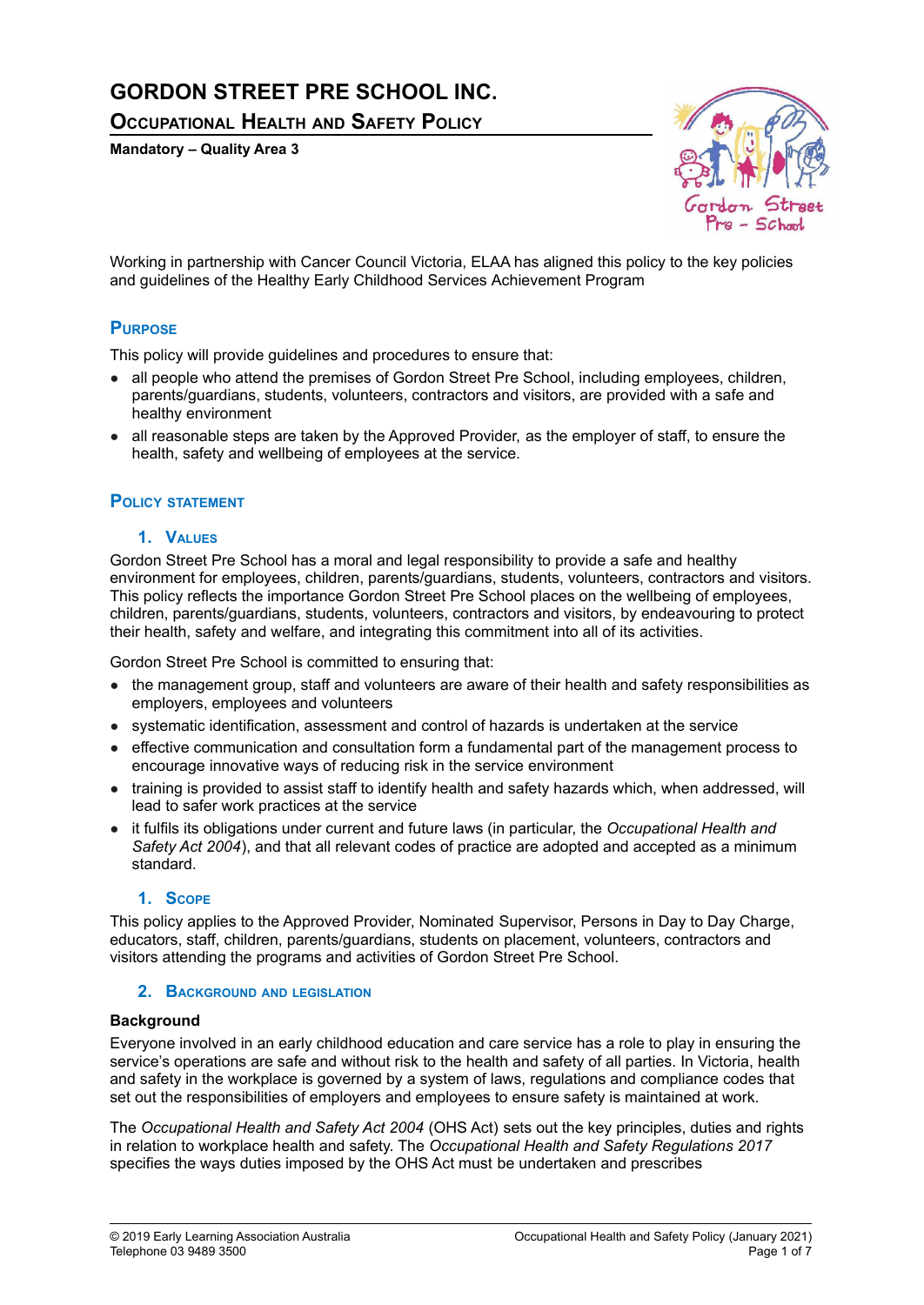procedural/administrative matters to support the OHS Act, such as requiring licenses for specific activities, or the need to keep records or notify authorities on certain matters.

The legal duties of an **employer** under the OHS Act are:

- to provide and maintain a workplace that is safe and without risk to the health of employees. This responsibility extends to contractors for routine tasks over which the employer has management. For contractors completing non-routine tasks, the employer must ensure that the service's daily operations and layout do not pose unreasonable risks
- to ensure other individuals, such as families and visitors, are not exposed to health and safety risks arising from the organisation's activities
- to consult with employees about OHS matters that will, or will likely, affect employees directly, including identifying hazards and assessing risks, and making decisions about risk control measures.

The OHS Act places the responsibility on **employees** for:

- taking care of their own safety and the safety of others who may be affected by their actions
- co-operating with reasonable OHS actions taken by the employer, including following guidelines, attending OHS-related training, reporting incidents, co-operating with OHS investigations, encouraging good OHS practice with fellow employees and others at the service, and assisting the employer with conducting OHS inspections during operating hours
- not interfering with safety equipment provided at the service, such as fire extinguishers.

## **Legislation and standards**

Relevant legislation and standards include but are not limited to:

- *Accident Compensation Act 1985* (Vic)
- *● AS/NZS 4804:2001 and 4801:2001 Occupational health and safety systems*
- *● Education and Care Services National Law Act 2010*
- *● Education and Care Services National Regulations 2011*
- *● National Quality Standard*, Quality Area 3: Physical Environment
- *● National Quality Standard*, Quality Area 7: Governance and Leadership
- *● Occupational Health and Safety Act 2004*
- *● Occupational Health and Safety Regulations 2017*

The most current amendments to listed legislation can be found at:

- Victorian Legislation Victorian Law Today: http://www.legislation.vic.gov.au/
- Commonwealth Legislation ComLaw: http://www.comlaw.gov.au/

#### **3. DEFINITIONS**

The terms defined in this section relate specifically to this policy. For commonly used terms e.g. Approved Provider, Nominated Supervisor, Regulatory Authority etc. refer to the *General Definitions* section of this manual.

**Duty of care:** A common law concept that refers to the responsibilities of organisations to provide people with an adequate level of protection against harm and all reasonable foreseeable risk of injury. In the context of this policy, duty of care refers to the responsibility of education and care services to provide children, staff, students, volunteers, contractors and anyone visiting the service with an adequate level of care and protection against reasonable foreseeable harm and injury.

**Hazard:** An element with the potential to cause death, injury, illness or disease.

**Hazard identification:** A process that involves identifying all foreseeable hazards in the workplace and understanding the possible harm that each hazard may cause.

**Hazard management:** A structured process of hazard identification, risk assessment and control, aimed at providing safe and healthy conditions for employees, contractors and visitors while on the premises of Gordon Street Pre School or while engaged in activities endorsed by Gordon Street Pre School.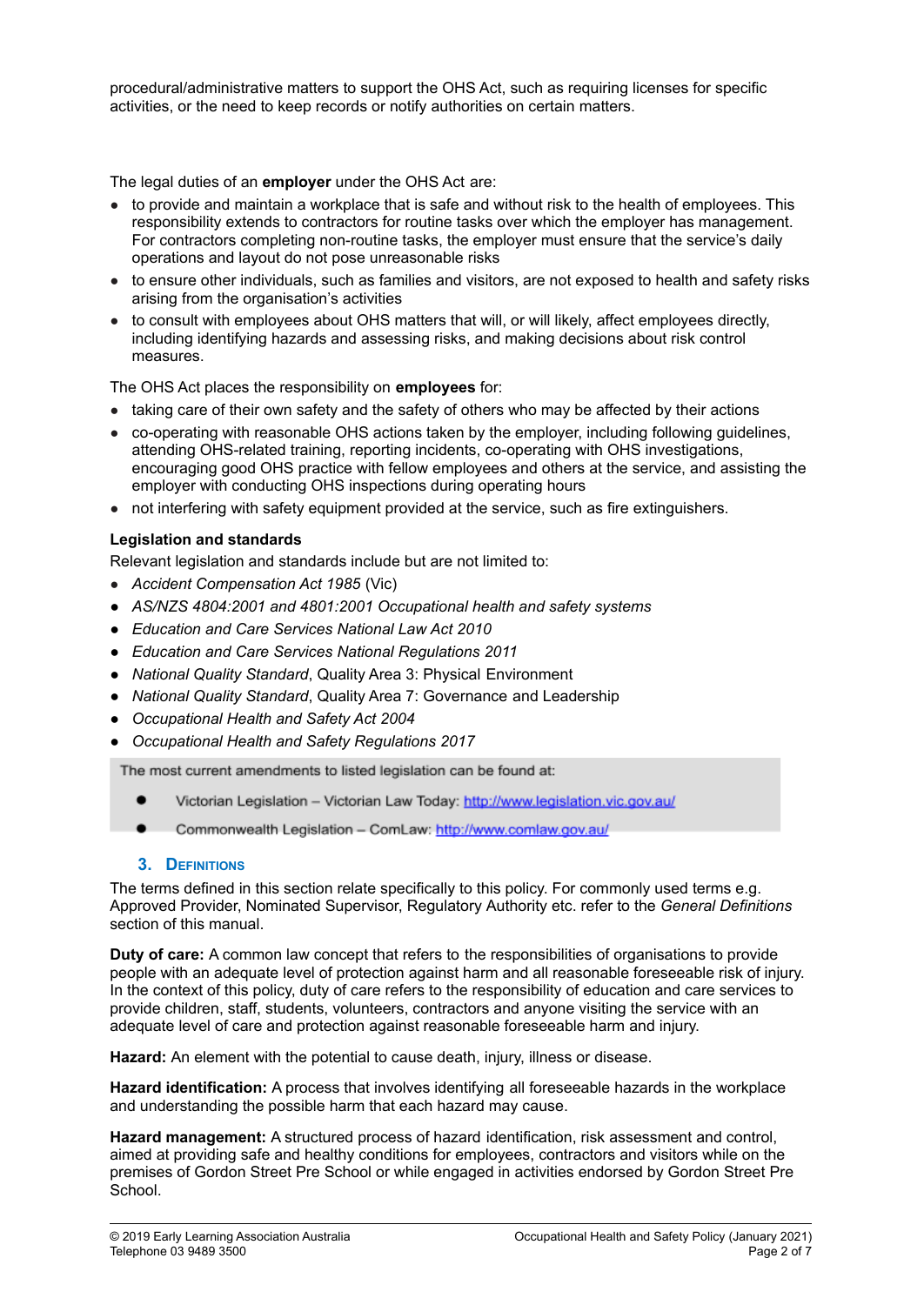**Harm:** Includes death, or injury, illness (physical or psychological) or disease that may be suffered by a person as a consequence of exposure to a hazard.

**Material safety data sheet:** Provides employees and emergency personnel with safety procedures for working with toxic or dangerous materials. The data sheet includes all relevant information about the material such as physical properties (e.g. melting/boiling point, toxicity and reactivity), health effects, first aid requirements and safe handling procedures (e.g. personal protective equipment, safe storage/disposal and management of spills).

**OHS committee:** A committee that facilitates co-operation between an employer and employees in instigating, developing and carrying out measures designed to ensure the health and safety of employees in the workplace.

**Risk:** The chance (likelihood) that a hazard will cause harm to individuals.

**Risk assessment:** A process for developing knowledge/understanding about hazards and risks so that sound decisions can be made about the control of hazards. Risk assessments assist in determining:

- what levels of harm can occur
- how harm can occur
- the likelihood that harm will occur.

**Risk control:** A measure, work process or system that eliminates an OHS hazard or risk, or if this is not possible, reduces the risk so far as is reasonably practicable.

#### **4. SOURCES AND RELATED POLICIES**

#### **Sources**

- *Early Childhood Management Manual*, ELAA
- *Getting into the Act*, WorkSafe Victoria
- *Getting help to improve health and safety*, WorkSafe Victoria
- *Guide to the OHS Act 2004*, WorkSafe Victoria
- *Managing safety in your workplace*, WorkSafe Victoria
- OHS in Early Childhood Services (ELAA): [www.ohsinecservices.org.au](http://www.ohsinecservices.org.au)
- WorkSafe Victoria: [www.worksafe.vic.gov.au](http://www.worksafe.vic.gov.au)

#### **Service policies**

- *● Child Safe Environment Policy*
- *● Code of Conduct Policy*
- *● Emergency and Evacuation Policy*
- *● Incident, Injury, Trauma and Illness Policy*
- *● Participation of Volunteers and Students Policy*
- *● Privacy and Confidentiality Policy*
- *● Road Safety and Safe Transport Policy*
- *● Staffing Policy*

## **PROCEDURES**

#### **The Approved Providerand Persons with Management and Control is responsible for:**

- providing and maintaining a work environment that is safe and without risks to health (OHS Act: Section 21). This includes ensuring that:
	- there are safe systems of work
	- all plant and equipment provided for use by staff, including machinery, appliances and tools etc., are safe and meet relevant safety standards
	- substances, and plant and equipment, are used, handled, and stored safely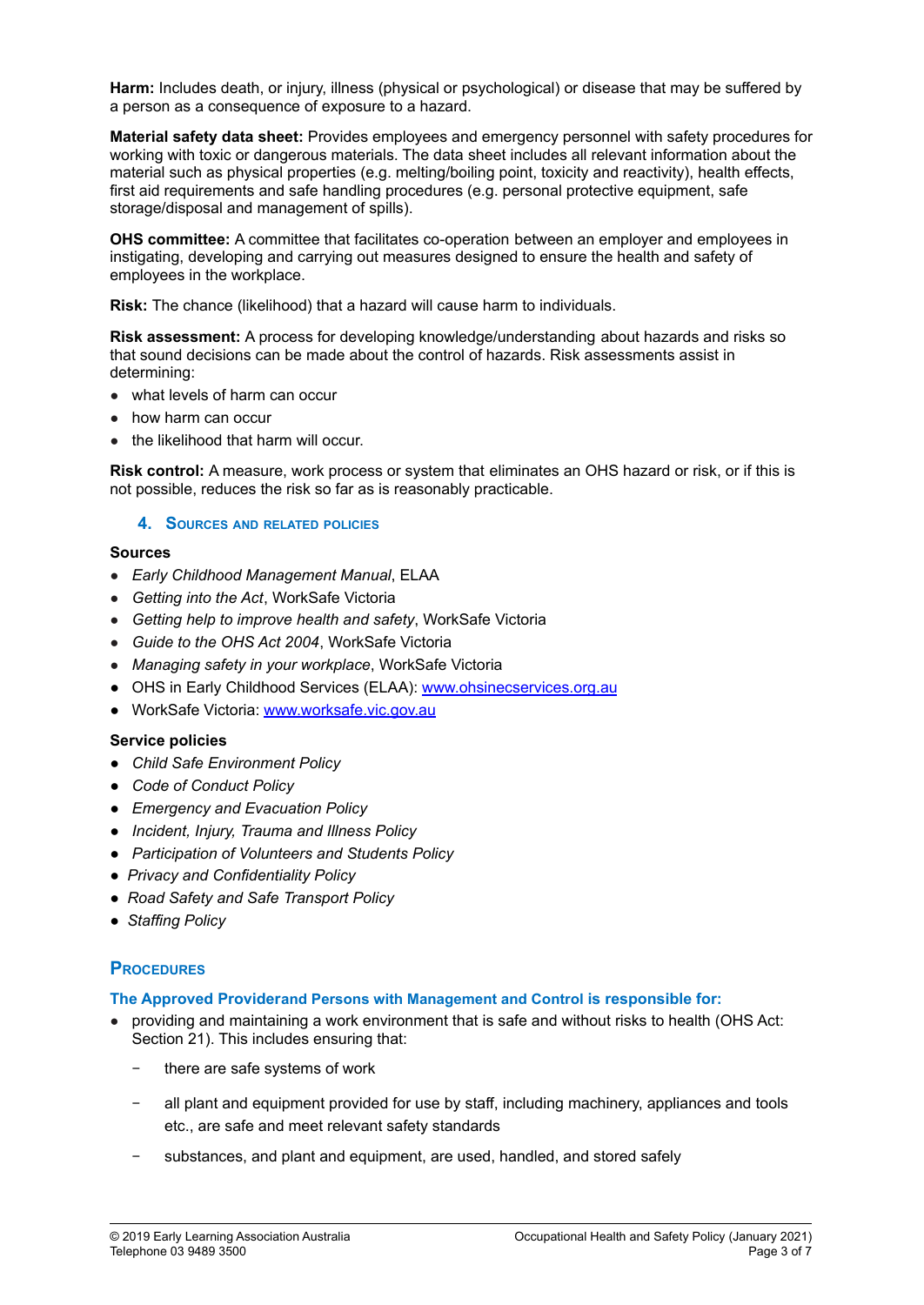- material safety data sheets are supplied for all chemicals kept and/or used at the service (refer to: [www.ohsinecservices.org.au](http://www.ohsinecservices.org.au) )
- there are adequate welfare facilities e.g. first aid and dining facilities etc.
- there is appropriate information, instruction, training and supervision for employees

(Note: *This duty of care is owed to all employees, children, parents/guardians, volunteers, students, contractors and any members of the public who are at the workplace at any time*)

- ensuring there is a systematic risk management approach (refer to: [www.ohsinecservices.org.au](http://www.ohsinecservices.org.au) ) to the management of workplace hazards. This includes ensuring that:
	- hazards and risks to health and safety are identified, assessed and eliminated or, if it is not possible to remove the hazard/risk completely, effectively controlled
	- − measures employed to eliminate/control hazards and risks to health and safety are monitored and evaluated regularly
- ensuring regular safety audits of the following:
	- indoor and outdoor environments
	- all equipment, including emergency equipment
	- − playgrounds and fixed equipment in outdoor environments
	- − cleaning services
	- − horticultural maintenance
	- − pest control
- monitoring the conditions of the workplace and the health of employees (OHS Act: Section 22)
- protecting other individuals from risks arising from the service's activities, including holding a fete or a working bee etc., or any activity that is ancillary to the operation of the service e.g. contractors cleaning the premises after hours (OHS Act: Section 23)
- providing adequate instruction to staff in safe working procedures, and informing them of known hazards to their health and wellbeing that are associated with the work that they perform at the service
- ensuring that all plant, equipment and furniture are maintained in a safe condition
- developing procedures to guide the safe use of harmful substances, such as chemicals, in the workplace
- ensuring that OHS accountability is included in all position descriptions
- allocating adequate resources to implement this policy
- displaying this policy in a prominent location at the service premises
- ensuring the physical environment at the service is safe, secure and free from hazards for children (refer to *Child Safe Environment Policy*)
- implementing/practising emergency and evacuation procedures (refer to *Emergency and Evacuation Policy*)
- implementing and reviewing this policy in consultation with the Nominated Supervisor, educators, staff, contractors and parents/guardians
- identifying and providing appropriate resources, induction and training to assist educators, staff, contractors, visitors, volunteers and students to implement this policy
- ensuring the Nominated Supervisor, educators, staff, contractors, volunteers and students are kept informed of any relevant changes in legislation and practices in relation to this policy
- consulting appropriately with employees on OHS matters including:
	- − identification of hazards
	- − making decisions on how to manage and control health and safety risks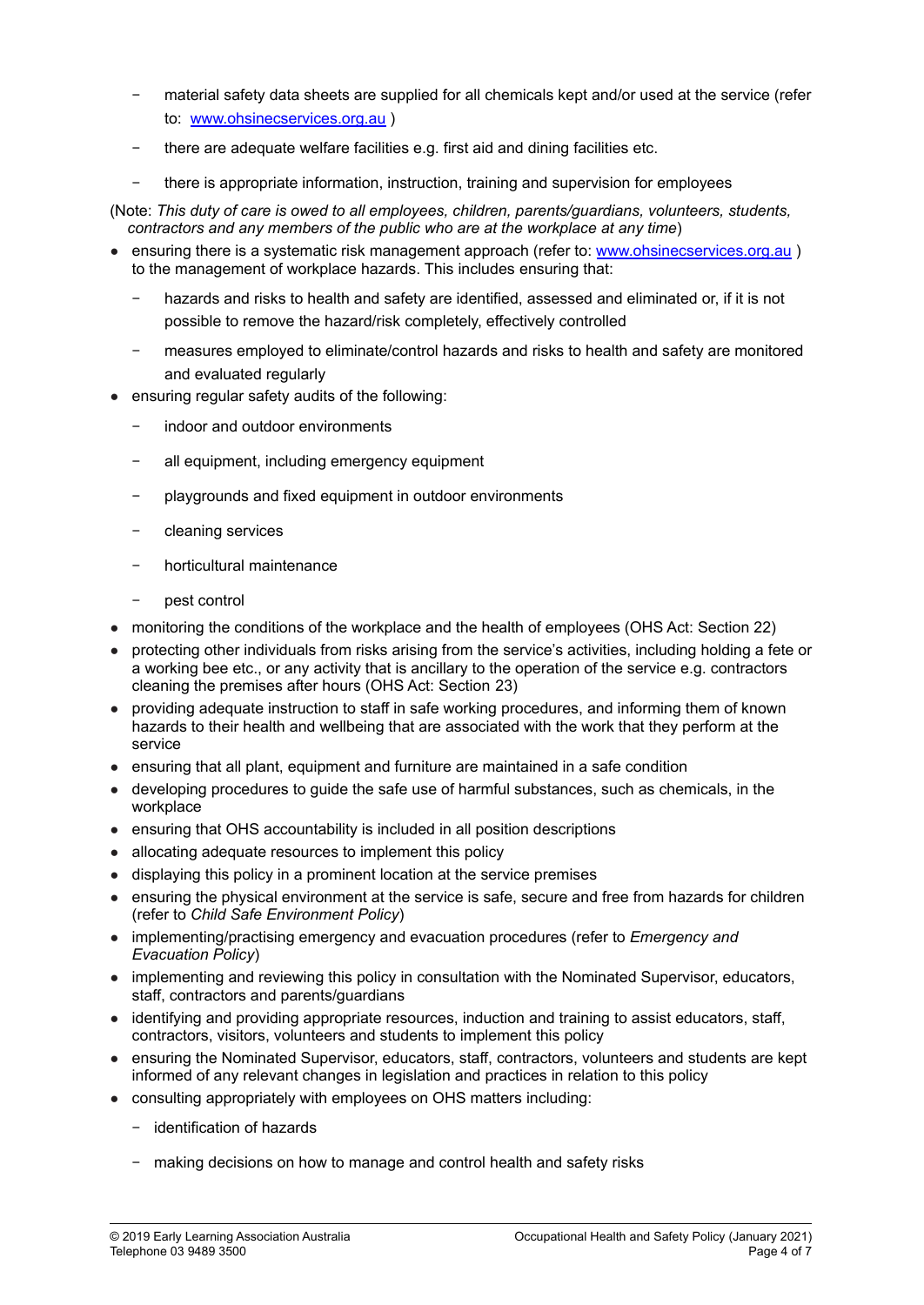- − making decisions on health and safety procedures
- − the need for establishing an OHS committee and determining membership of the committee
- − proposed changes at the service that may impact on health and safety
- − establishing health and safety committees
- notifying WorkSafe Victoria about serious workplace incidents, and preserving the site of an incident (OHS Act: Sections 38–39)
- holding appropriate licenses, registrations and permits, where required by the OHS Act
- attempting to resolve OHS issues with employees or their representatives within a reasonable timeframe
- not discriminating against employees who are involved in health and safety negotiations
- allowing access to an authorised representative of a staff member who is acting within his/her powers under the OHS Act
- producing OHS documentation as required by inspectors and answering any questions that an inspector asks
- not obstructing, misleading or intimidating an inspector who is performing his/her duties.

The above list of procedures is not exhaustive. Services must develop specific procedures to be followed in managing hazards and issues identified. Such specific issues include chemical management, purchasing of equipment, hazard identification and risk assessment etc. For more information and guidance, refer to: www.ohsinecservices.org.au

## **The Nominated Supervisor and Persons in Day to Day Charge is responsible for:**

- ensuring that all educators/staff are aware of this policy, and are supported to implement it at the service
- organising/facilitating regular safety audits of the following:
	- indoor and outdoor environments
	- all equipment, including emergency equipment
	- − playgrounds and fixed equipment in outdoor environments
	- − cleaning services
	- − horticultural maintenance
	- − pest control
- ensuring that all cupboards/rooms are labelled accordingly, including those that contain chemicals and first aid kits, and that child-proof locks are installed on doors and cupboards where contents may be harmful
- ensuring the physical environment at the service is safe, secure and free from hazards for children (refer to *Child Safe Environment Policy*)
- ensuring that all equipment and materials used at the service meet relevant safety standards
- ensuring the service is up to date with current legislation on child restraints in vehicles if transporting children (refer to *Road Safety and Safe Transport Policy)*
- implementing and practising emergency and evacuation procedures (refer to *Emergency and Evacuation Policy*)
- implementing and reviewing this policy in consultation with the Approved Provider, educators, staff, contractors and parents/guardians
- identifying and providing appropriate resources and training to assist educators, staff, contractors, visitors, volunteers and students to implement this policy
- keeping up to date and complying with any relevant changes in legislation and practices in relation to this policy.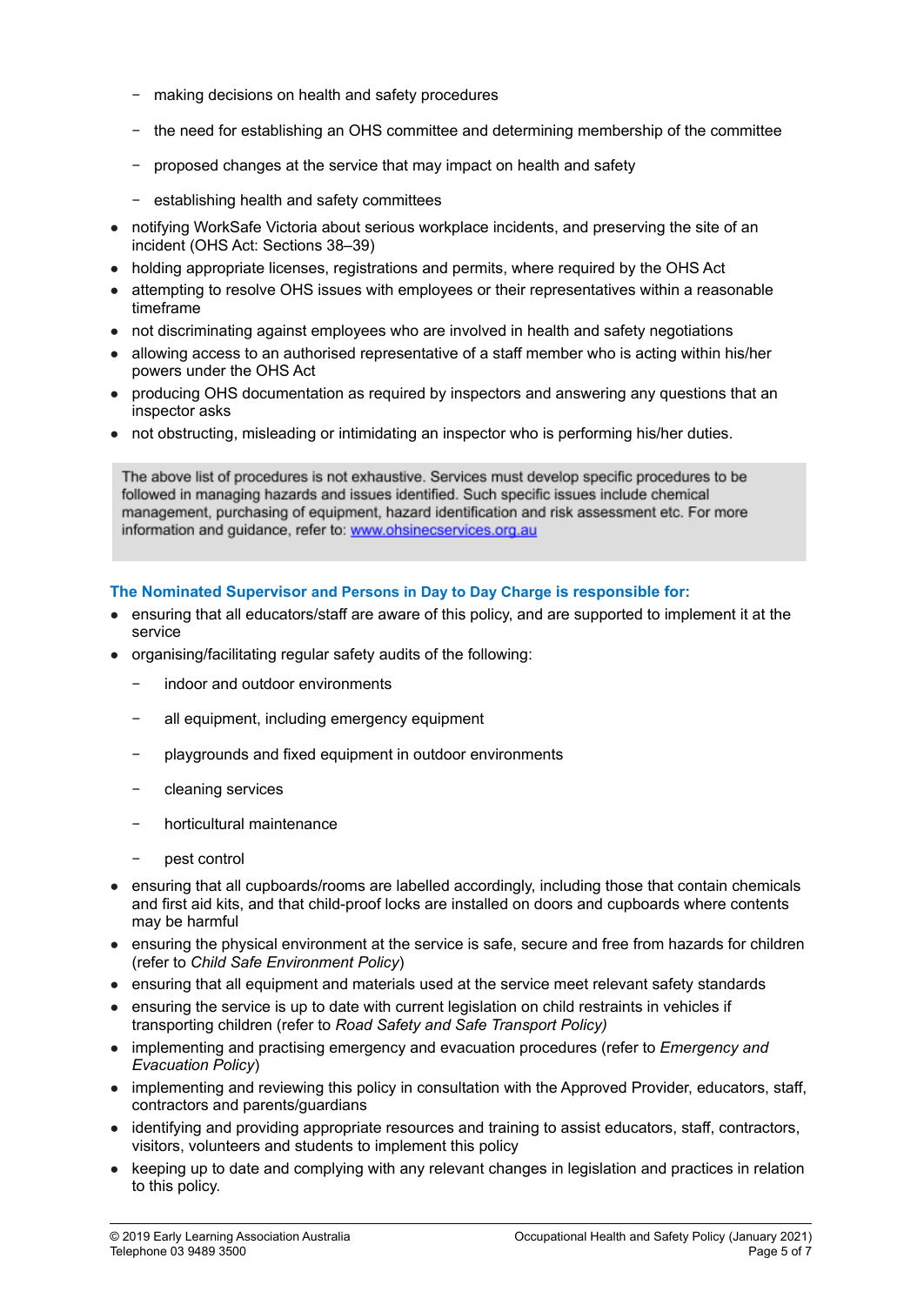#### **Educators and other Staff are responsible for:**

- taking care of their own safety and the safety of others who may be affected by their actions
- co-operating with reasonable OHS actions taken by the Approved Provider, including:
	- − following OHS rules and guidelines
	- − helping to ensure housekeeping is of the standard set out in service policies
	- − attending OHS training as required
	- − reporting OHS incidents
	- − co-operating with OHS investigations
	- − encouraging good OHS practices with fellow employees and others attending the service
	- − assisting the Approved Provider with tasks relating to OHS, such as conducting OHS inspections during working hours
- not interfering with safety equipment provided by the Approved Provider
- practising emergency and evacuation procedures (refer to *Emergency and Evacuation Policy*)
- ensuring the physical environment at the service is safe, secure and free from hazards for children (refer to *Child Safe Environment Policy*)
- maintaining a clean environment daily, and removing tripping/slipping hazards as soon as these become apparent
- keeping up to date with current legislation on child restraints in vehicles if transporting children (refer to *Road Safety and Safe Transport Policy*)
- implementing and reviewing this policy in consultation with the Approved Provider, Nominated Supervisor, educators, staff, contractors and parents/guardians.

#### **Students on placements, volunteers, contractors and parents/guardians at the service are responsible for:**

- being familiar with this policy
- co-operating with reasonable OHS rules implemented by the service
- not acting recklessly and/or placing the health and safety of other adults or children at the service at risk.